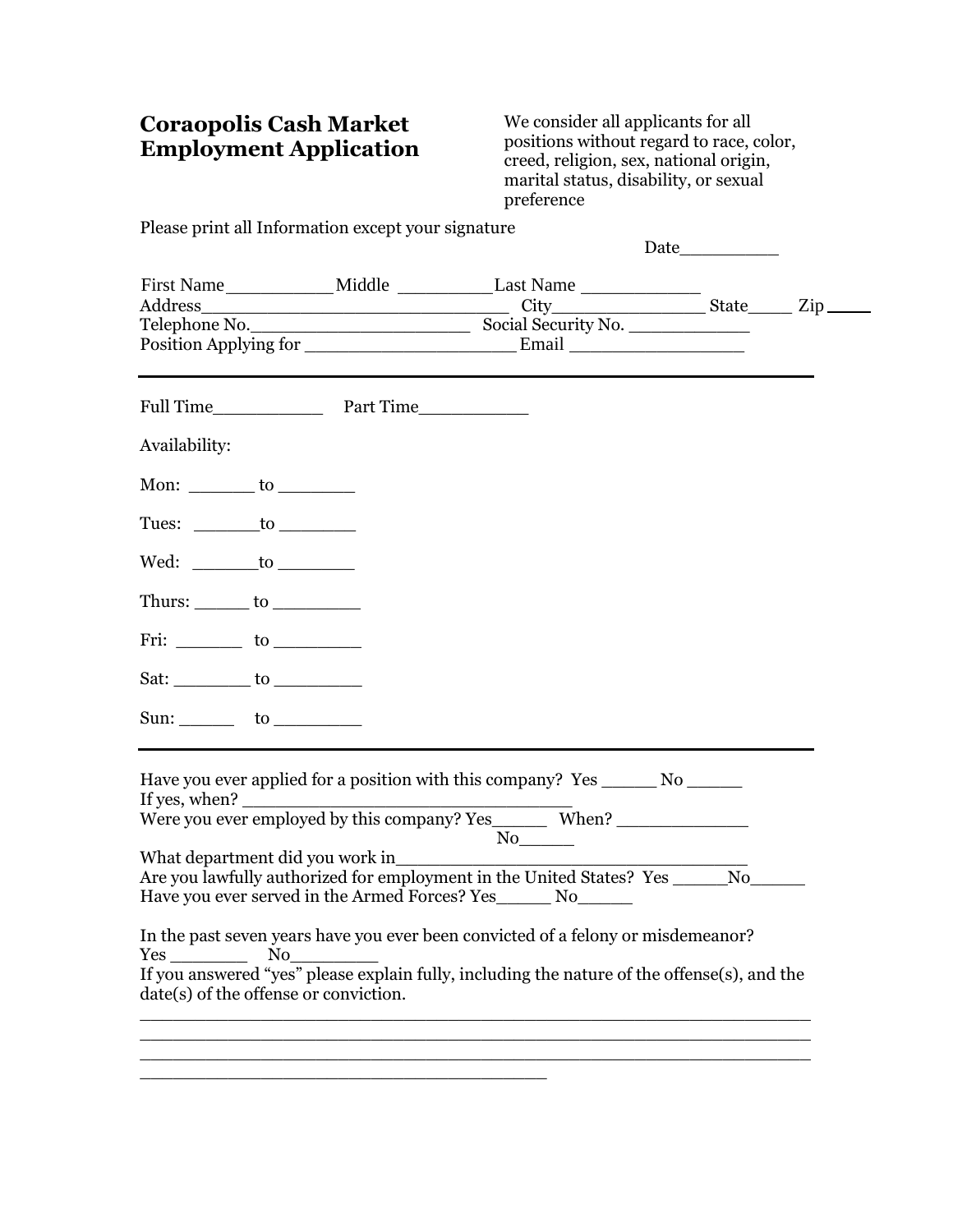## **Education and Training**

| <b>Employment History</b>                    |                                                                       |
|----------------------------------------------|-----------------------------------------------------------------------|
|                                              | * Account for all jobs including High School, inconsequential or not. |
|                                              | Begin with the most recent.                                           |
|                                              |                                                                       |
|                                              |                                                                       |
|                                              | Company Name                                                          |
|                                              |                                                                       |
|                                              |                                                                       |
| Start date____________________               |                                                                       |
|                                              |                                                                       |
|                                              |                                                                       |
|                                              | Position Supervisors Name                                             |
|                                              |                                                                       |
| Describe job duties                          |                                                                       |
|                                              |                                                                       |
|                                              |                                                                       |
|                                              |                                                                       |
|                                              |                                                                       |
|                                              |                                                                       |
|                                              |                                                                       |
| the control of the control of the control of |                                                                       |
|                                              | $End\ date$                                                           |
| Company Name<br>Address                      |                                                                       |
| Phone<br>Position                            |                                                                       |
| Reason for leaving                           |                                                                       |
| Describe job duties                          |                                                                       |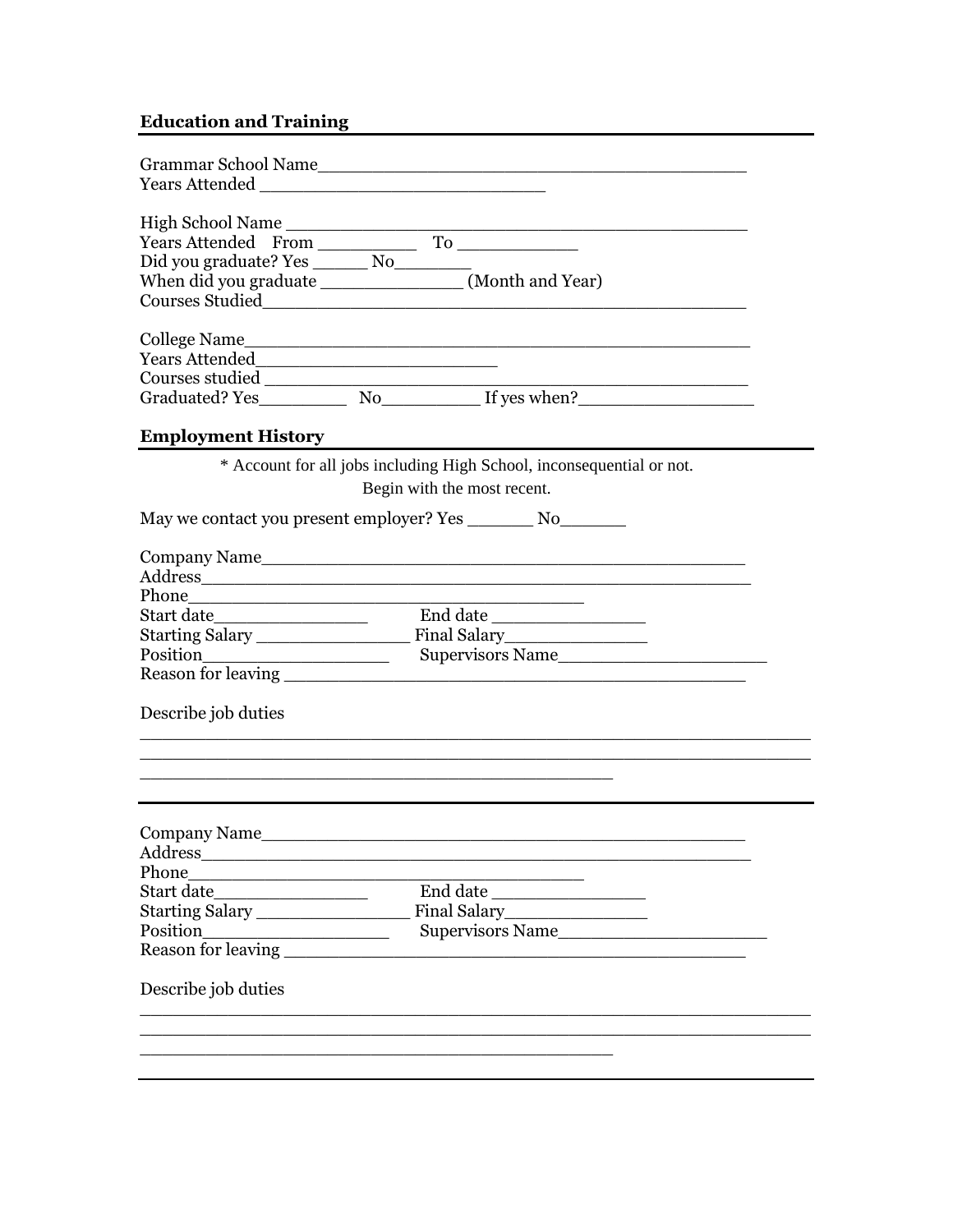| Address                                                                       |                  |                     |
|-------------------------------------------------------------------------------|------------------|---------------------|
|                                                                               |                  |                     |
| Start date___________________                                                 |                  |                     |
|                                                                               |                  |                     |
|                                                                               | Supervisors Name |                     |
|                                                                               |                  |                     |
| Describe job duties                                                           |                  |                     |
|                                                                               |                  |                     |
|                                                                               |                  |                     |
| Phone                                                                         |                  |                     |
|                                                                               |                  |                     |
|                                                                               |                  |                     |
|                                                                               |                  |                     |
|                                                                               |                  |                     |
| Describe job duties                                                           |                  |                     |
|                                                                               |                  |                     |
| What machines can you operate, List all                                       |                  |                     |
|                                                                               |                  |                     |
| <b>References:</b>                                                            |                  |                     |
| Name                                                                          | Address          | <b>Phone Number</b> |
| In three or more sentences, why do you think we should consider you for hire? |                  |                     |
|                                                                               |                  |                     |